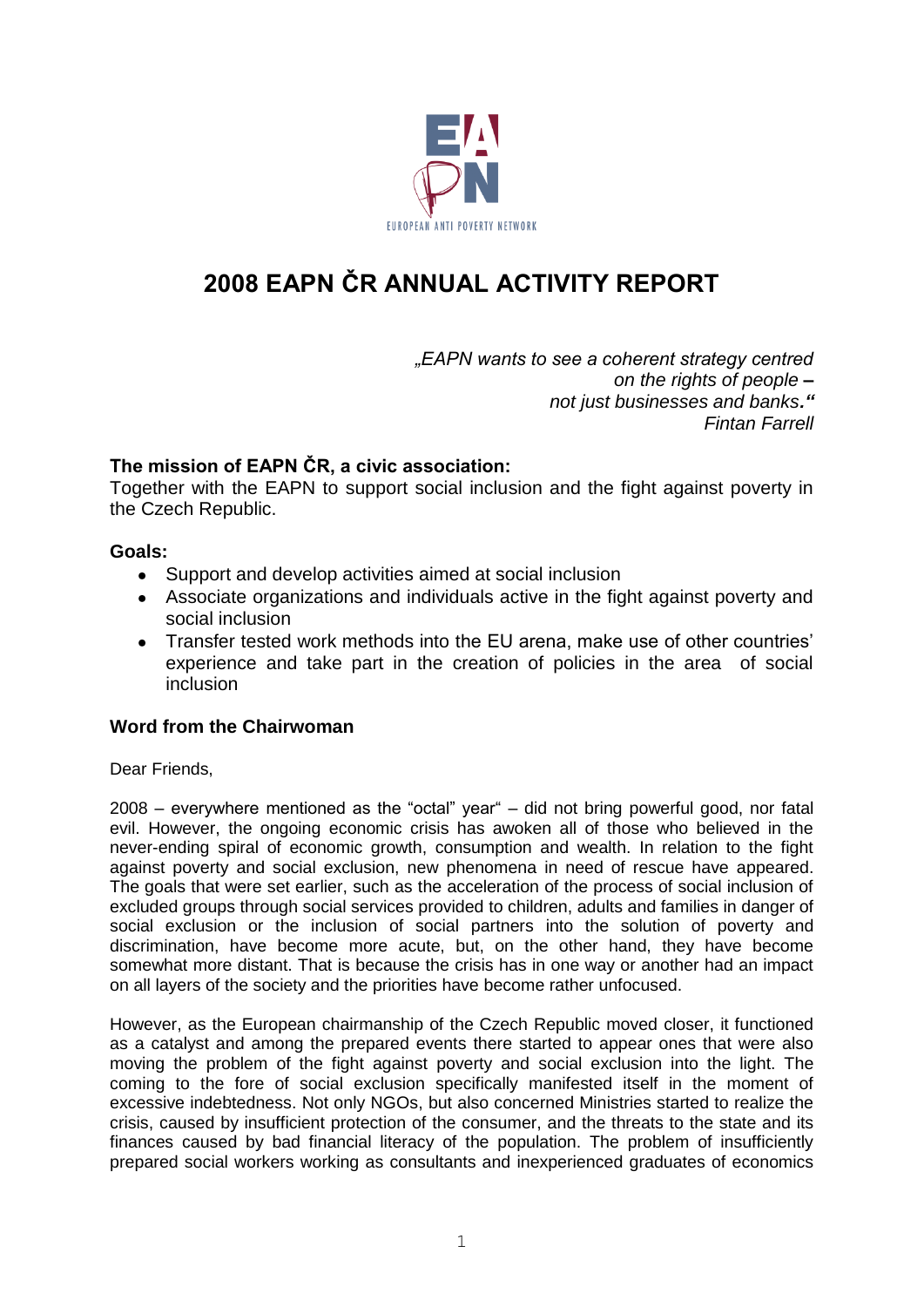schools, government workers, and clerks of the central government agencies uncovered itself.

The most important moment of 2008 was, from the point of view of poverty and those experiencing it, probably the endeavour to combine the strengths of the government and the non-government sector and a higher perception of the principle of participation.

That is truly not something small.

Milena Černá

#### **The most important events of 2008**

At the beginning of the year a collective volume concerning the conference "**Social Inclusion Mainstreaming** – an effective change in government policies, strategic planning and the approach to the public" which took place between the  $4<sup>th</sup>$  and  $5<sup>th</sup>$  October 2007 in Opava was published. Reprint and distribution of a brochure entitled "What is Social Inclusion Mainstreaming".

In January, the EAPN ČR Executive Board met in the Deaconry Institute in Ostrava and among other things acquainted itself with the popular project Stodolní, which was executed thanks to the financial support of EU structural funds. P**reparation for the 7th Brussels meeting of individuals living in poverty 16. – 17. 5. 2008** took place (R. Turoňová in charge); presentation in a "market" form, a meeting of delegates – long-term unemployed individuals – took place, and after returning, a seminar, press conference, etc. A meeting of individuals living in poverty was organized by employees and clients of the Kofoed school.

In March 2009, M. Černá took part in an NGO debate at the French embassy when meeting with Martin Hirsch, French government High Commissioner for active inclusion. **M. Hirsch's field** is the education of poor children, housing problems, various methods of home childcare, access to banking services and the prevention of excessive indebtedness.

In April, EAPN ČR representatives M. Černá, K. Klamková and K. Novák took part in a day-long meeting of the **Commission for Social Inclusion of the Ministry of Labour and Social Affairs**. The topic was discussing and commenting on NAPSI 2008 – 2010.

K. Klamková drafted an **EAPN ČR work plan for 2008** that consists of monitoring legislative and other changes and providing immediate feedback concerning possible systemic corrections to avoid possible unfavourable effects of these changes on the lives of people in danger of social exclusion. EAPN ČR took part in the commenting on the amendment to the law on social services. I. Śniegoňová prepared some material reflecting the effect of cost saving measures in healthcare on the living standards of seniors in the care of the Silesian deaconry. In line with the intention of this plan, Awareness Raising, an EAPN ČR website of higher quality has been successfully launched. (M. Junová in charge.) As a part of the preparation for the European Year Combating Poverty, an agreement was made with the program director of the International Karlovy Vary Film Festival on the screening of two panels of documentary films on poverty (Czech Republic and Europe) in 2010 (M. Černá). Concerning the topic of participation, a group of long-term unemployed individuals was sent to the  $7<sup>th</sup>$  Brussels conference of individuals experiencing poverty.

As a part of the EQUAL project, in June I. Śniegoňová presented an example of inclusion of the homeless in the Czech Republic within the **Active Inclusion Seminar** in Paris at the "Access to Services" workshop. K. Klamková took part of the **EAPN meeting in Paris**, where she brought information of the European Commission for the announcement of the transformation concept of active inclusion (3 pillars: minimal income, access to services and employment). The National Reform Program follows mainly four priorities: investing into knowledge and innovation, accessible potential of entrepreneurship, investing into people, and the modernization of the labour market. Furthermore, exert pressure on the improvement of governance. Answers to the questions that this Brussels clique supports were sent on  $15^{th}$  October 2008. The annual progress report was sent on  $12^{th}$  December.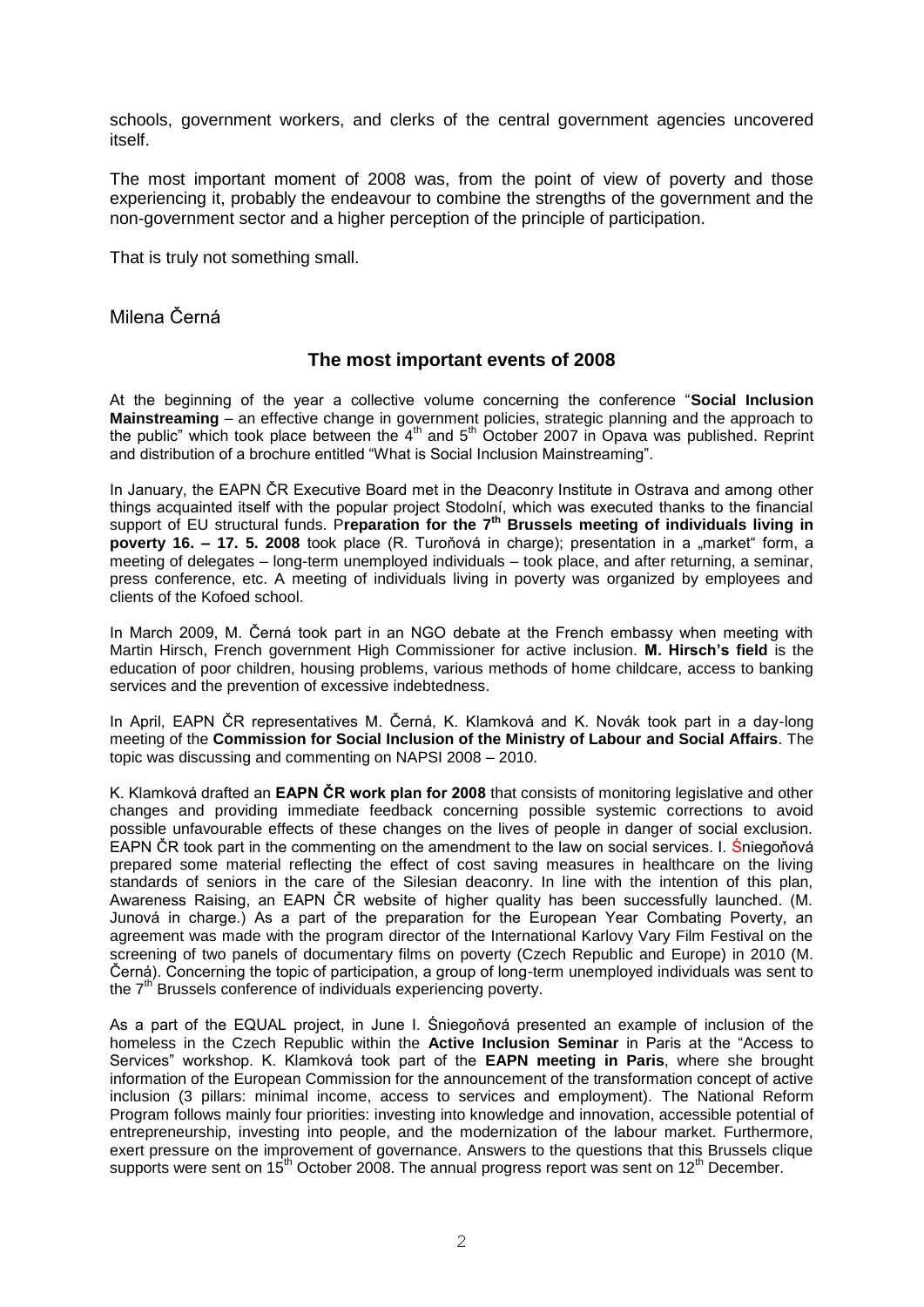In July, M. Černá took part in the **world ICSW conference in Tours** and made a speech on NGOs and their contribution to social inclusion in the Czech Republic.

EAPN ČR members worked in **EAPN groups** as follows:

- o structural funds I. Śniegoňová
- o social inclusion K. Klamková
- employment S. Kotibová (during the year she replaced M. Lipus) o employment – S. Kotib<br>o NAPSI – K. Klamková
- 

o

- o meeting of individuals living in poverty and communication D. Kocmánková
- $\circ$  social services K. Schwarz.

In September, a meeting of the minister of labour and social affairs and F. Farrell, the director of EAPN, was held at the **Ministry of Labour and Social Affairs** concerning conditions for organizing the  $8<sup>th</sup>$  Brussels conference – a meeting of individuals experiencing poverty and the participation of the Czech Republic within the European Chairmanship.

At the beginning of October the ministers of labour and social affairs of 19 EU countries and representatives from eight other countries met for the first time ever, in **Marseille.** The EAPN informed them that the ministries must take part in the events of EAPN national networks even more, because the EAPN Europe continually informs and supports the national networks for the good of the European Commission. Even though national networks vary widely the activity of national networks is coordinated from Brussels.

On 13<sup>th</sup> October M. Černá attended a press conference marking the beginning of the week against poverty in Ostrava and visited the Salvation Army and Charity Ostrava.

On the International Day for the Eradication of Poverty (17<sup>th</sup> October), a **national Round Table on Excessive Debt** took place at the Ministry of Labour and Social Affairs, the outcome of which was, after the second meeting on  $8<sup>th</sup>$  December 2008, the Discussion Forum under the auspices of EAPN ČR.

#### **Press report**

#### **The declaration of EAPN Czech Republic concerning The International Day for the Eradication of Poverty**

On 17<sup>th</sup> October 2008 a national Round Table on poverty, indebtedness and usury took place with the attendance of the Minister of Labour and Social Affairs, Deputy Marián Hošek, and the Ombudsman Attorney, Jitka Seitlová. Participating were representatives of NGOs that provide services to individuals in difficult life situations.

The number of people who are in distress because of excessive debt is growing. This economic crisis is strengthening the trend. Excessive debt is not only a question of the debtors. Unethical practices raise the profits of credit providers, but they also lead to social exclusion, criminality and in the end to rises in costs to public budgets.

Round Table participants pointed to insufficient warnings given to people and imperfect legal norms that are largely responsible for creating the risk of excessive debt. They appealed to the credit providers to be more responsible, mainly when offering loans to individuals with lower incomes.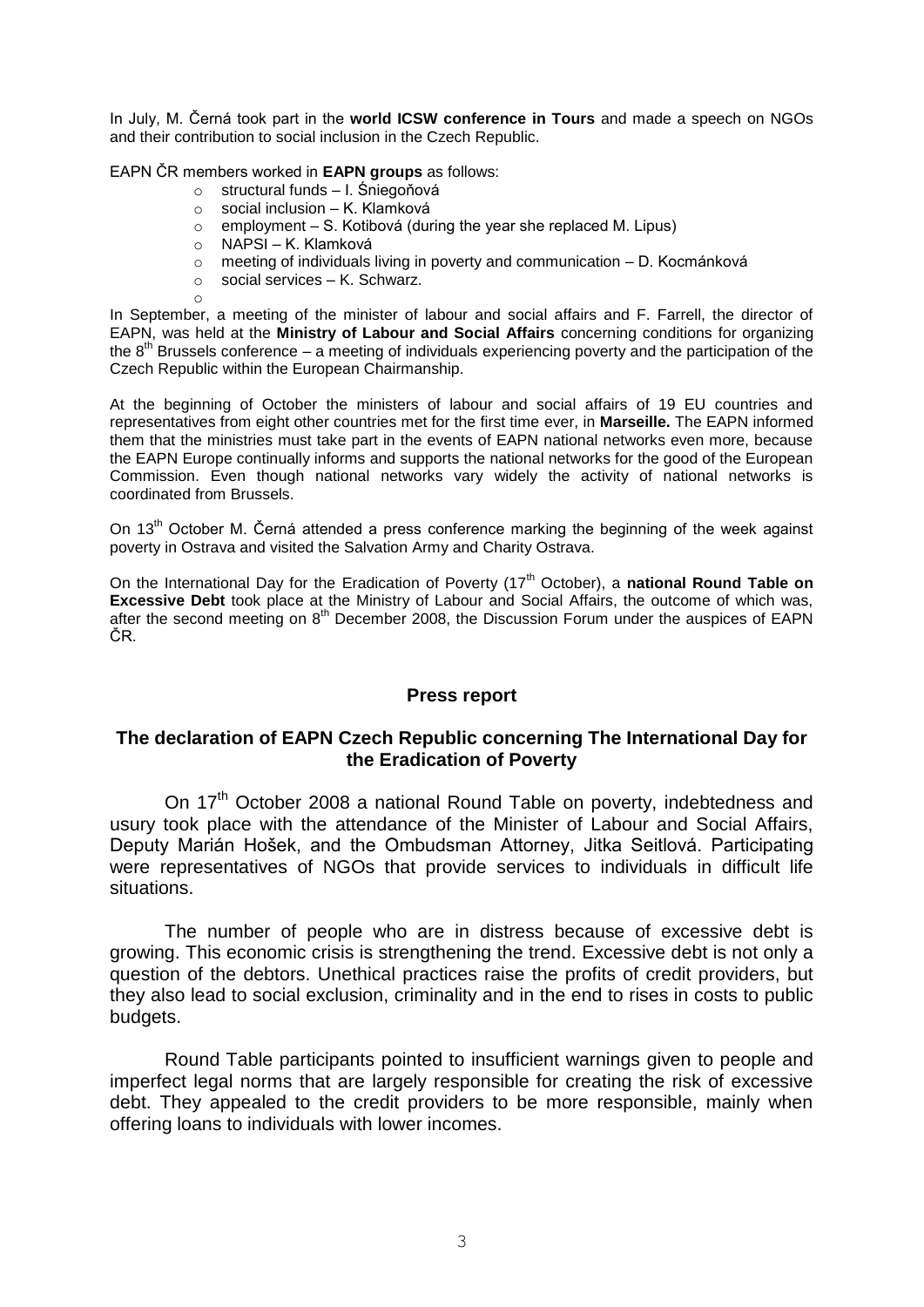Participants are asking the government to be concerned with preventive measures against excessive debt-caused poverty.

# **Emergency Resolution**

# **19th General Assembly of EAPN 25-27 November 2008 Albena, Bulgaria**



The delegates of the 19<sup>th</sup> EAPN general meeting in discussion by the EAPN CR board. On the left, Fintan Farrell

The delegates to the 19<sup>th</sup> EAPN General Assembly are dismayed that less than three months after the Commission made the commitment in the revised social agenda (presented on 2 July), to produce **a balanced set of Recommendations on Active Inclusion** covering the pillars of adequacy of incomes, access to services and access to employment, that they now appear to be ready to abandon this commitment. This is the more surprising given that this commitment received the support of the Member States (via the Social Protection Committee) and of the European Parliament.

The EAPN members are very concerned because if the Commission reneges on this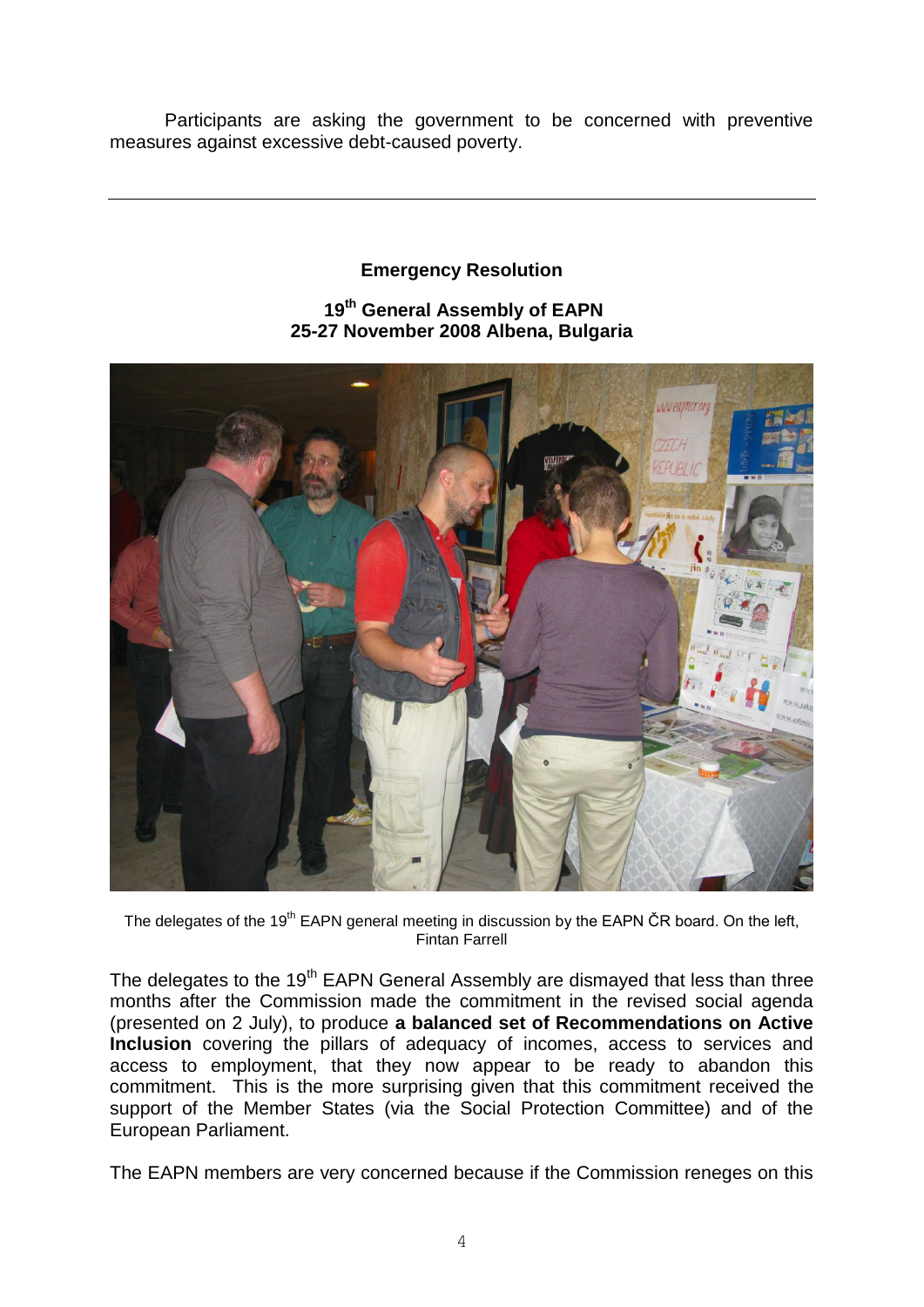commitment and just produces another Communication, it will have the impact of further undermining the EU Inclusion Strategy (the Social OMC), as this was one of the most important commitments made in the revised social agenda to strengthen this strategy.

The delegates to the General Assembly asked that their grave concern about this development be communicated immediately to the college of European Commissioners. They further requested that their concern should be communicated to the Prime Ministers and Social Affairs Ministers of the Member States and to the President of the European Parliament and the members of the Parliament's Employment and Social Affairs committee with the request that they call on the Commission to fulfil their original commitment.

If the final position of the Commission is be known before the Round Table on active inclusion (which should be held during the French EU chairmanship in Marseilles between  $15<sup>th</sup>$  and  $16<sup>th</sup>$  October), and if this final position will not be in accordance with the original commitment, then EAPN will appeal to other Round Table participants and will clearly show the European Commission representatives its outrage.

What has not successfully happened in 2008:

- establishing a closer partnership with other EAPN national networks
- including member organization representatives into free workgroups at the EAPN Europe level: *financing, globalization, discrimination, participation, EU - how we want it*
- by creating the fulltime job of EAPN ČR coordinator to strengthen the capacities and resources of the EAPN ČR national network
- expected financing from the project of the Czech Ministry of Labour and Social Affairs
- the creation of permanent or ad hoc workgroups at the national level in primary topics that are parallel to work topics or permanent workgroups of EAPN Europe

What began in 2008:

Project within the Progress "The Development of an Informed and Participative Approach to the Understanding of the Evaluation and Creation of the Social Inclusion National Action Plan in the Czech Republic" program. Meeting concerning the project on 18<sup>th</sup> December in Brno. IQ Roma service is the main operator; the other partners are EAPN, SKOK, People in Need and the Socioclub. The project begins on 1<sup>st</sup> January 2009 and ends on 31<sup>st</sup> December 2010. Each organization finances 20%. Progress is a European program of employment and social solidarity. Its duration is from 2007 to 2013.

# **Basic data about EAPN ČR, a civic association.**

**EAPN ČR residence:** Senovážné náměstí 24, 110 00 Prague 1 **Telephone:** SKOK: 739 064 415 (S. Brišová), M. Černá: 224 217 331, l. 28, K. Schwarz 602 616 632 **e-mail:** [eapncr@seznam.cz;](mailto:eapncr@seznam.cz) web: [www.eapncr.org](http://www.eapncr.org/) **IČO:** 26669919 **Account number:** KB Prague 1 **51-1093430257/0100**

## **EAPN ČR Members:**